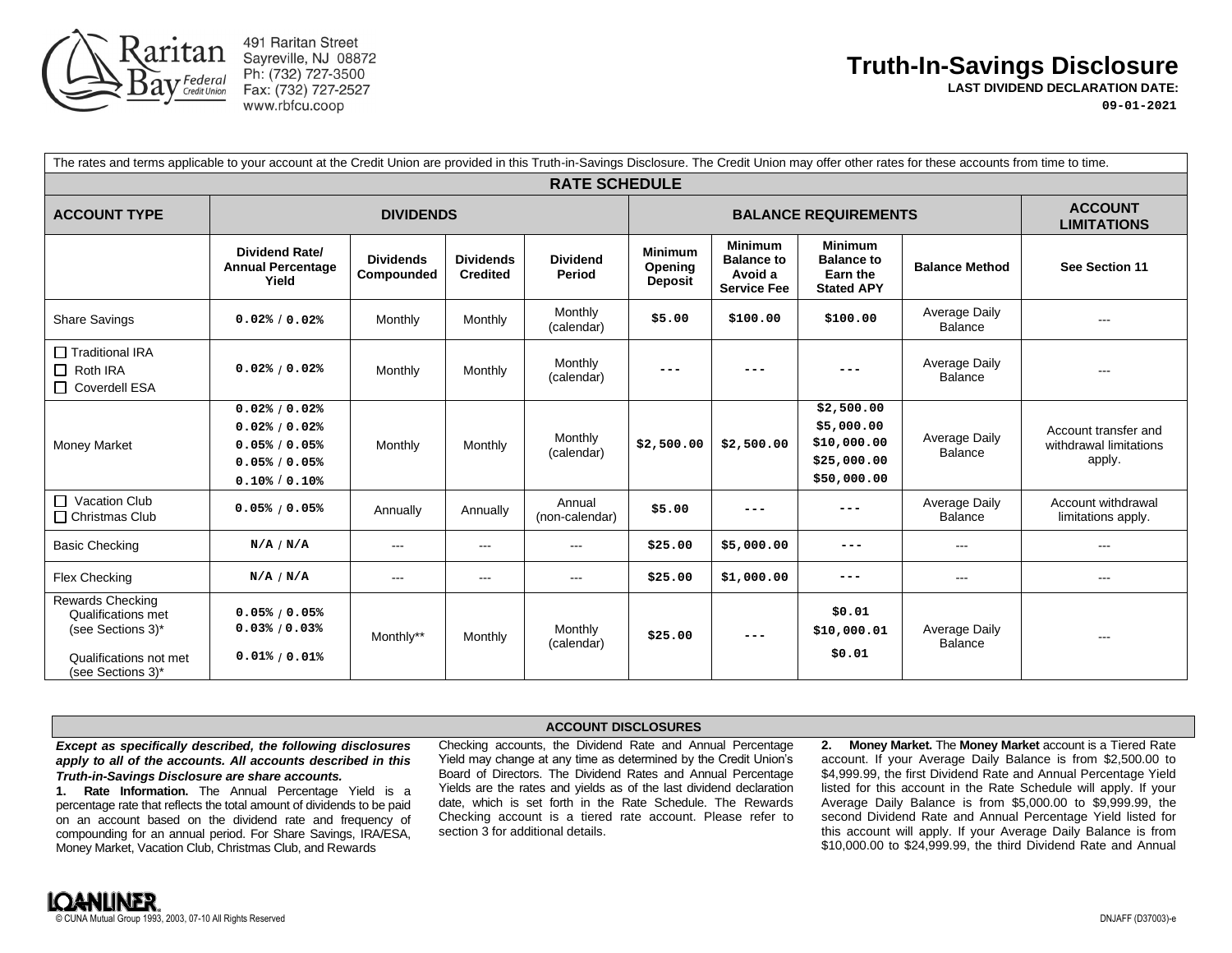Percentage Yield listed for this account will apply. If your Average Daily Balance is \$25,000.00 to \$49,999.99, the fourth Dividend Rate and Annual Percentage Yield listed for this account will apply. If your Average Daily Balance is \$50,000.00 or greater, the fifth Dividend Rate and Annual Percentage Yield for this account will apply. Once a particular range is met, the Dividend Rate and Annual Percentage Yield for that balance range will apply to the full balance of your account.

**3. Rewards Checking.** The **Rewards Checking** account is a tiered rate account. The rate tiers are as follows: the first Dividend Rate and Annual Percentage Yield listed for this account in the Rate Schedule applies to balances of

and the second Dividend Rate and Annual Percentage Yield listed for this account applies to balances over \$10,000.00 if qualifications are met during the Monthly Qualification Cycle. Each rate will apply only to that portion of the account balance within each range. The third Dividend Rate and Annual Percentage Yield listed for this account applies to all balances if the qualifications are not met. All balances will earn qualifications are met. The disclosed Rewards Checking APY is based on compounding dividends. The actual dividends paid may be less than the disclosed APY. If you have met your qualifications for the Monthly Qualification Cycle, we will reimburse you for domestic ATM fees (checking only) up to **\$0.01 - \$10,000.00 0.05% - 0.03%**

\$4.00 per qualification cycle. ATM fee reimbursements will be credited to your account on the last business day of your statement cycle. ATM fees of \$4.99 or less will be reimbursed up to a maximum of  $$4.99$  per individual transaction. Individual ATM fees of  $$5.00$  or higher will only be reimbursed if the appropriate ATM receipt is presented to a representative at one of our branches. If you believe that you have not been reimbursed the correct amount, please contact us. We must hear from you no later than 30 days after the statement cycle when the reimbursement was applicable. Note: ATM withdrawals do not count as qualifying debit card transactions for purposes of earning rewards within this account. The qualifications per Monthly Qualification Cycle are: 1) Have at least 10(ten) signature-based debit card purchases post and clear. PIN based transactions do not count toward qualifying signature-based debit card purchases. When given the option, always choose, "Credit" to complete your purchase. Transactions may take one or more banking days from transaction date to post to an account. Debit card transactions processed by merchants and received by the Credit Union as ATM transactions do not count towards qualifying debit card transactions. Only debit card transactions processed by merchants and received by the Credit Union as POS transactions count towards qualifying debit card transactions. 2) Access Online Banking at least once. 3) Have at least one (1) automatic payment or direct deposit post and clear. Intra-bank transfers do not count as qualifying transactions. 4) Receive eStatements and eNotices. For the Rewards Checking account, the Monthly Qualification Cycle is defined as a period beginning on the last business day of the prior month through the calendar day prior to the last business day of the current statement cycle. This account is available to consumer/personal accountholders who have reached the age of 16 with a joint owner who has reached the age of 21. Rates

may change after account is opened. Fees may reduce earnings.

**4. Flex Checking.** The **Flex Checking** monthly fee is \$ 5.00 as per the current Fee Schedule. This fee may be reduced by doing one of the following: (a) \$1.00 reduction in fee for receiving and reviewing electronic statements and  $$0.25$  reduction in fee for each posted and cleared signature-based debit card purchase. PIN based transactions do not count toward qualifying debit card purchases. When given the option, always choose "Credit" to complete your purchase. Transactions may take one or more banking days from the transaction date to post to an account. Debit card transactions processed by merchants and received by the Credit Union as ATM transactions do not count towards qualifying debit card transactions. Only debit card transactions processed by merchants and received by the Credit Union as POS transactions count towards qualifying debit card transactions. Qualifying transactions must post and clear to the account during the Monthly Qualification Cycle. For the **Flex** Checking account, the Monthly Qualification Cycle is defined as a period beginning on the last business day of the prior month through the calendar day prior to the last business day of the current statement cycle. Intra-bank transfers do not count as qualifying transactions. Or (b) the monthly fee is waived if an average daily balance of  $$1,000.00$  is maintained throughout the Monthly Qualification Cycle. This account is available to consumer/personal accountholders who have reached the age of 16 with a joint owner who has reached the age of 21. unturalling the Higherita Scouts of the Real of the General High Mindler and the Control of the Control of the Bay and the Control of the Bay and the Control of the Bay and the Control of the Bay and the Control of the Bay

**5. Nature of Dividends.** Dividends are paid from current income and available earnings after required transfers to reserves at the end of the dividend period.

**6. Dividend Compounding and Crediting.** The compounding and crediting frequency of dividends and dividend periods applicable to each account are stated in the Rate Schedule. The Dividend Period is the period of time at the end of which an account earns dividend credit. The Dividend Period begins on the first calendar day of the period and ends on the last calendar day of the period. For Vacation Club accounts, the dividend period is annual. For example, the first dividend period of the year begins on May 1st and ends on April 30th. All other dividend periods follow this same pattern. For Christmas Club accounts, the dividend period is annual. For example, the first dividend period of the year begins on October 1st and ends on September 30th. All other dividend periods follow this same pattern. The disclosed Rewards Checking APY is based on compounding dividends. The actual dividends paid may be less than the disclosed APY.

**7. Accrual of Dividends.** For all earning accounts, dividends will begin to accrue on noncash deposits (e.g. checks) on the business day you make the deposit to your account. If you close your account before accrued dividends are credited, you will not receive the accrued dividends. However, for Vacation Club and Christmas Club accounts, any accrued dividends will be paid if you close the account within seven (7) days of the date you open it.

**8. Balance Information.** To open any account you must deposit or already have on deposit at least the par value of one full share in a Share Savings account. The par value amount is stated in the Fee Schedule. Some accounts may have additional minimum opening deposit requirements. The minimum balance requirements applicable to each account are stated in the Rate Schedule. For Share Savings, Money Market, Basic Checking and **Flex** Checking accounts, there is a Minimum Balance required to avoid a service fee for the dividend period. If the minimum average daily balance is not met during the dividend period, there will be a service fee as stated in the Fee Schedule. For Share Savings, Money Market and Rewards Checking accounts, there is a Minimum Balance required to earn the Annual Percentage Yield disclosed for the dividend period. If the minimum average daily balance is not met, you will not earn the Annual Percentage Yield stated in the Rate Schedule. For accounts using the Average Daily Balance method as stated on the Rate Schedule, dividends are calculated by applying a periodic rate to the Average Daily Balance in the account for the dividend period. The Average Daily Balance is calculated by adding the balance in the account for each day of the period and dividing that figure by the number of days in the period.

**9. Account Limitations.** For Money Market accounts, you may make no more than six (6) transfers and withdrawals from your account to another account of yours or to a third party in any month by means of a preauthorized, automatic, or Internet transfer, by telephonic order or instruction, or by check, draft, debit card or similar order. If you exceed these limitations, your account may be subject to a fee or be closed. For Vacation Club accounts, the entire balance will be transferred to the Share Savings account in which the Vacation Club account appears, on or after April 30th and the account will remain open. You may not make withdrawals from your Vacation Club accounts at any other time. If you wish to access the funds in your Vacation Club accounts, you may close it. If you close your Vacation Club accounts, you will be charged a fee as stated in the Fee Schedule. However, no fee will be charged if the withdrawal occurs within seven (7) days of the date the account is opened. For Christmas Club accounts, the entire balance will be transferred to the Share Savings account in which the Christmas Club account appears, on or after September 30th and the account will remain open. You may not make withdrawals from your Christmas Club accounts at any other time. If you wish to access the funds in your Christmas Club accounts, you may close it. If you close your Christmas Club accounts, you will be charged a fee as stated in the Fee Schedule. However, no fee will be charged if the withdrawal occurs within seven (7) days of the date the account is opened. For Share Savings, Traditional IRAs, Coverdell Education Savings, Roth IRAs, Basic Checking, **Flex** Checking, and Rewards Checking accounts, no account limitations apply.

**10. Fees for Overdrawing Accounts.** Fees for overdrawing your account may be imposed on each check, draft, item, ATM transaction and one-time debit transaction (if member has consented to overdraft protection plan for ATM and one-time debit card transactions), preauthorized automatic debit, telephone initiated withdrawal or any other electronic withdrawal or transfer transaction that is drawn on an insufficient available account balance. The entire balance in your account may not be available for withdrawal, transfer or paying a check, draft or item. You may consult the Funds Availability Policy Disclosure for information regarding the availability of funds in your